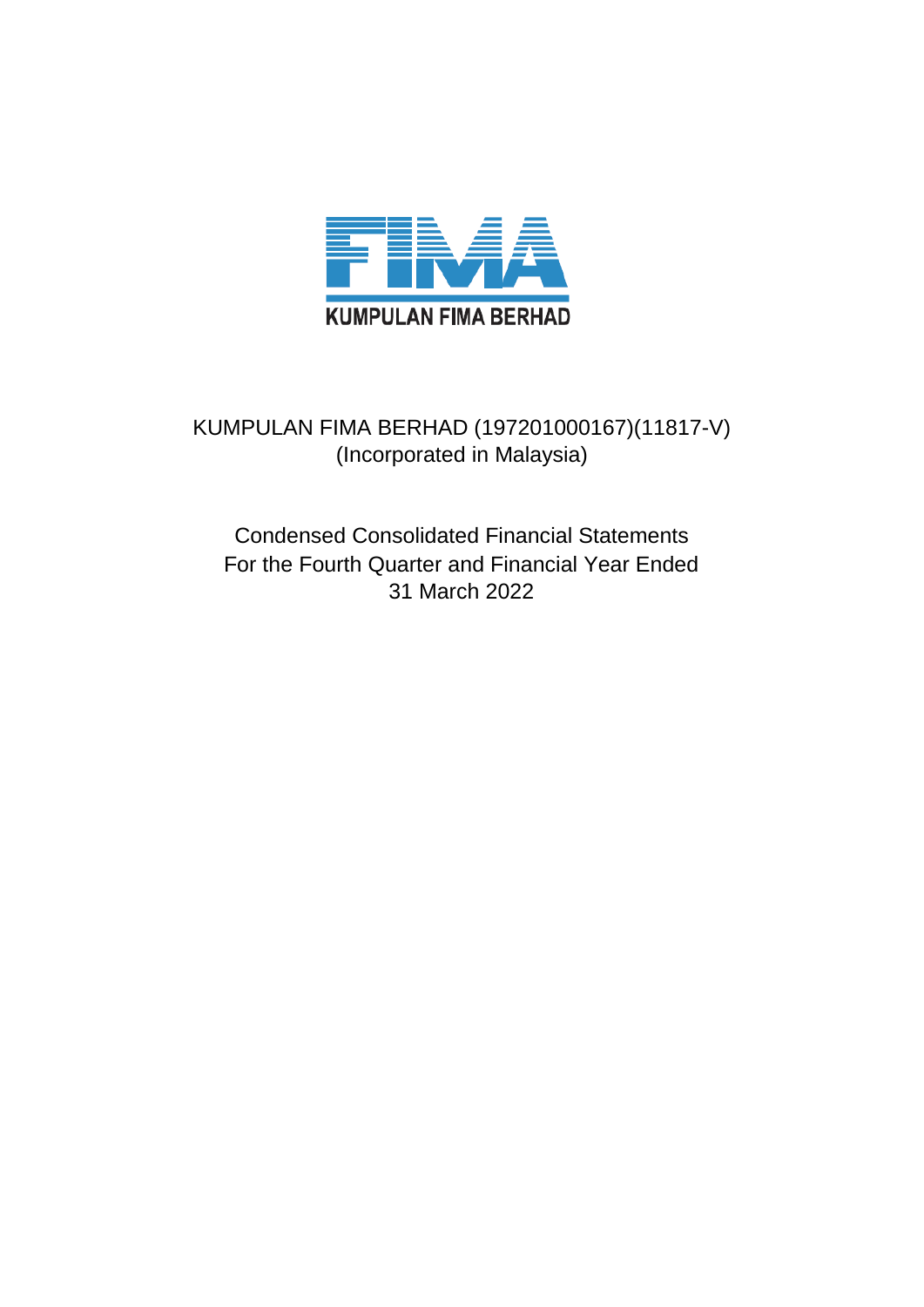

## **CONDENSED CONSOLIDATED STATEMENT OF COMPREHENSIVE INCOME FOR THE FOURTH QUARTER AND FINANCIAL YEAR ENDED 31 MARCH 2022** *(THE FIGURES HAVE NOT BEEN AUDITED)*

|                                                          |                | <b>Current quarter</b> |                       |                | 12 months cumulative  |  |
|----------------------------------------------------------|----------------|------------------------|-----------------------|----------------|-----------------------|--|
|                                                          |                | <b>Current</b>         | <b>Preceding year</b> | <b>Current</b> | <b>Preceding year</b> |  |
|                                                          |                | year                   | corresponding         | year           | corresponding         |  |
|                                                          |                | quarter                | quarter               | to date        | period                |  |
|                                                          | <b>Note</b>    | 31-03-2022             | 31-03-2021            | 31-03-2022     | 31-03-2021            |  |
|                                                          |                | <b>RM'000</b>          | <b>RM'000</b>         | <b>RM'000</b>  | <b>RM'000</b>         |  |
|                                                          |                |                        |                       |                |                       |  |
| Revenue                                                  | A <sub>9</sub> | 192,523                | 120,118               | 672,106        | 478,269               |  |
| Cost of sales                                            |                | (99, 630)              | (66, 035)             | (368, 233)     | (277, 869)            |  |
| <b>Gross profit</b>                                      |                | 92,893                 | 54,083                | 303,873        | 200,400               |  |
| Other income                                             |                | 2,458                  | 4,519                 | 10,001         | 12,088                |  |
| Other items of expense                                   |                |                        |                       |                |                       |  |
| Administrative expenses                                  |                | (22, 474)              | (21, 761)             | (88, 376)      | (91, 795)             |  |
| Selling and marketing expenses                           |                | (3, 448)               | (2, 554)              | (12, 275)      | (10, 669)             |  |
| Other operating expenses                                 |                | (919)                  | (6, 465)              | (23, 792)      | (18, 474)             |  |
|                                                          |                | (26, 841)              | (30, 780)             | (124, 443)     | (120, 938)            |  |
| Finance costs                                            |                | (4, 114)               | (1, 171)              | (6, 848)       | (3,831)               |  |
| Share of results of associates                           |                | 1,133                  | 795                   | 2,730          | 4,126                 |  |
| <b>Profit before tax and zakat</b>                       | A9/A10         | 65,529                 | 27,446                | 185,313        | 91,845                |  |
| Income tax expense and zakat                             | B <sub>5</sub> | (4, 856)               | (15, 509)             | (34, 348)      | (30, 133)             |  |
| <b>Profit net of tax</b>                                 |                | 60,673                 | 11,937                | 150,965        | 61,712                |  |
| Other comprehensive income                               |                |                        |                       |                |                       |  |
| Foreign exchange translation gain                        |                | 1,230                  | 3,152                 | 2,920          | 1,885                 |  |
| Remeasurement gain on defined                            |                |                        |                       |                |                       |  |
| benefit obligations                                      |                | 51                     | 179                   | 51             | 179                   |  |
| <b>Total comprehensive income</b><br>for the period/year |                | 61,954                 | 15,268                | 153,936        | 63,776                |  |
|                                                          |                |                        |                       |                |                       |  |
| Profit attributable to:<br>Equity holders of the Company |                | 38,454                 | 8,336                 | 102,573        | 50,104                |  |
| Non-controlling interests                                |                | 22,219                 | 3,601                 | 48,392         | 11,608                |  |
| Profit for the period/year                               |                | 60,673                 | 11,937                | 150,965        | 61,712                |  |
| <b>Total comprehensive income</b>                        |                |                        |                       |                |                       |  |
| attributable to:                                         |                |                        |                       |                |                       |  |
| Equity holders of the Company                            |                | 39,677                 | 11,519                | 105,156        | 51,014                |  |
| Non-controlling interests                                |                | 22,277                 | 3,749                 | 48,780         | 12,762                |  |
| <b>Total comprehensive income</b>                        |                |                        |                       |                |                       |  |
| for the period/year                                      |                | 61,954                 | 15,268                | 153,936        | 63,776                |  |
| Earnings per share attributable                          |                |                        |                       |                |                       |  |
| to equity holders of the Company:                        |                |                        |                       |                |                       |  |
| Basic/diluted earnings per share (sen)                   | <b>B12</b>     | 13.89                  | 2.99                  | 37.05          | 17.96                 |  |

(The condensed consolidated statement of comprehensive income should be read in conjunction with the audited financial statements for the year ended 31 March 2021 and the accompanying explanatory notes attached to the interim financial *statements).*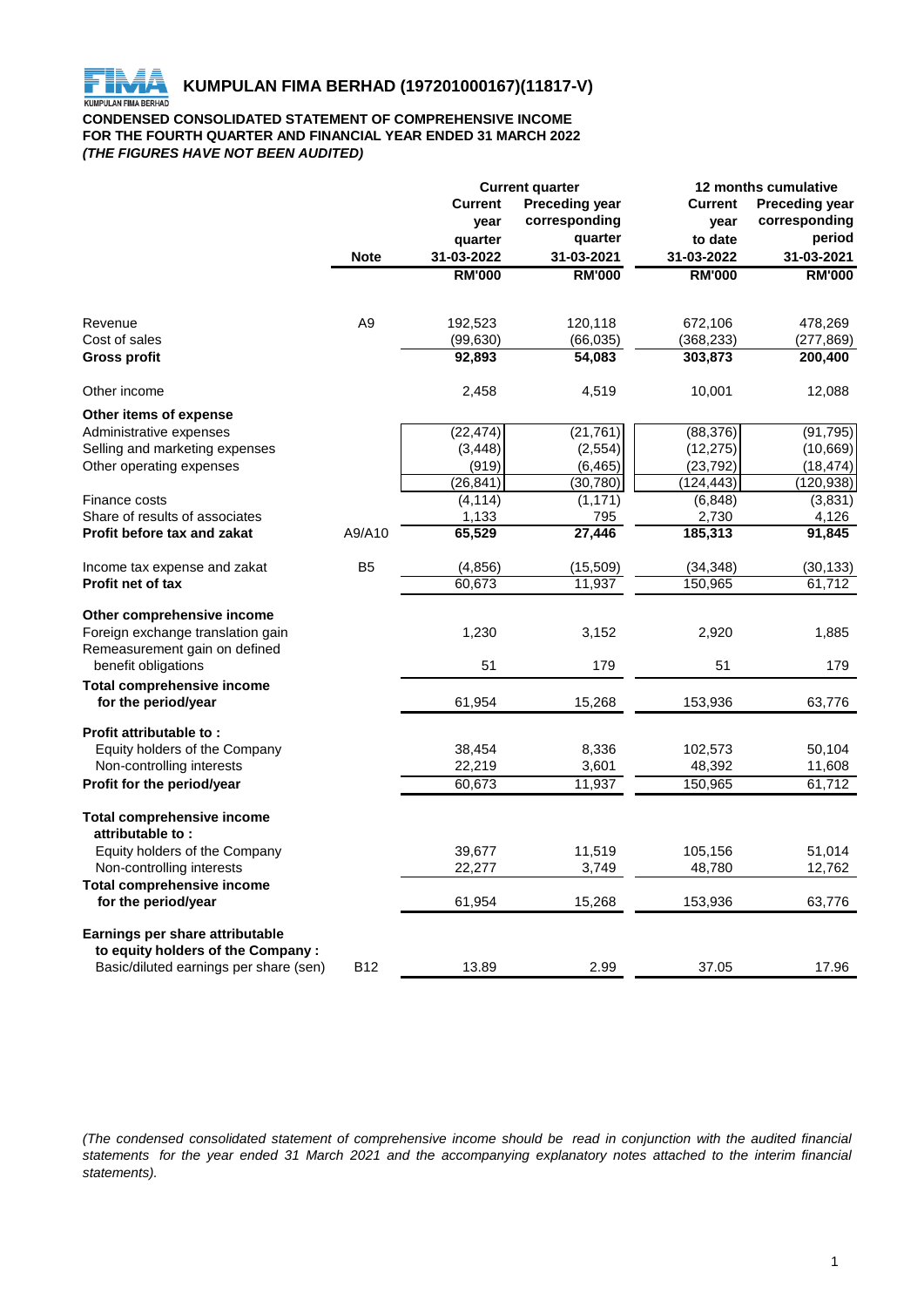## **CONDENSED CONSOLIDATED STATEMENT OF FINANCIAL POSITION AS AT 31 MARCH 2022**

|                                                      | As at<br>31-03-2022 | As at<br>31-03-2021  |
|------------------------------------------------------|---------------------|----------------------|
|                                                      | <b>RM'000</b>       | <b>RM'000</b>        |
| <b>ASSETS</b>                                        |                     |                      |
| <b>Non-current assets</b>                            |                     |                      |
| Property, plant and equipment                        | 391,530             | 374,966              |
| Right-of-use assets                                  | 413,782             | 199,634              |
| Investment properties                                | 60,728              | 61,917               |
| Investment in associates                             | 36,544              | 37,363               |
| Deferred tax assets                                  | 13,030              | 12,316               |
| Goodwill on consolidation                            | 12,710              | 12,710               |
|                                                      | 928,324             | 698,906              |
| <b>Current assets</b>                                |                     |                      |
| Inventories                                          | 105,281             | 67,845               |
| <b>Biological assets</b>                             | 8,051               | 5,965                |
| Trade receivables                                    | 99,923              | 103,963              |
| Other receivables                                    | 36,412              | 82,971               |
| <b>Financial investments</b>                         | 230,212             | 209,532              |
| Cash and bank balances                               | 168,978             | 116,497              |
| <b>TOTAL ASSETS</b>                                  | 648,857             | 586,773              |
|                                                      | 1,577,181           | 1,285,679            |
| <b>EQUITY AND LIABILITIES</b>                        |                     |                      |
| Equity attributable to equity holders of the Company |                     |                      |
| Share capital                                        | 311,670             | 311,670              |
| Treasury shares                                      | (10, 431)           | (6, 823)             |
| Other reserves                                       | 59,025              | 56,483               |
| Retained earnings                                    | 531,842             | 462,468              |
|                                                      | 892,106             | 823,798              |
| Non-controlling interests                            | 255,128             | 234,467              |
| <b>Total equity</b>                                  | 1,147,234           | 1,058,265            |
|                                                      |                     |                      |
| <b>Non-current liabilities</b>                       |                     |                      |
| Lease liabilities                                    | 211,484             | 41,822               |
| Long term borrowing<br>Retirement benefit obligation | 7,900<br>1,801      | 1,657                |
| Deferred tax liabilities                             | 48,545              | 53,004               |
|                                                      | 269,730             | 96,483               |
| <b>Current liabilities</b>                           |                     |                      |
| Lease liabilities                                    | 12,520              | 14,710               |
| Short term borrowings                                | 50,197              | 38,392               |
| Trade and other payables                             | 72,271              | 68,074               |
| Provisions                                           | 1,710               | 3,802                |
| Tax payable                                          | 23,519              | 5,953                |
|                                                      | 160,217             | 130,931              |
| <b>TOTAL LIABILITIES</b>                             | 429,947             | $\overline{227,}414$ |
| <b>TOTAL EQUITY AND LIABILITIES</b>                  | 1,577,181           | 1,285,679            |
|                                                      |                     |                      |
|                                                      |                     |                      |
| Net assets per share (RM)                            | 3.16                | 2.92                 |

*(The condensed consolidated statement of financial position should be read in conjunction with the audited* financial statements for the year ended 31 March 2021 and the accompanying explanatory notes attached to the *interim financial statements).*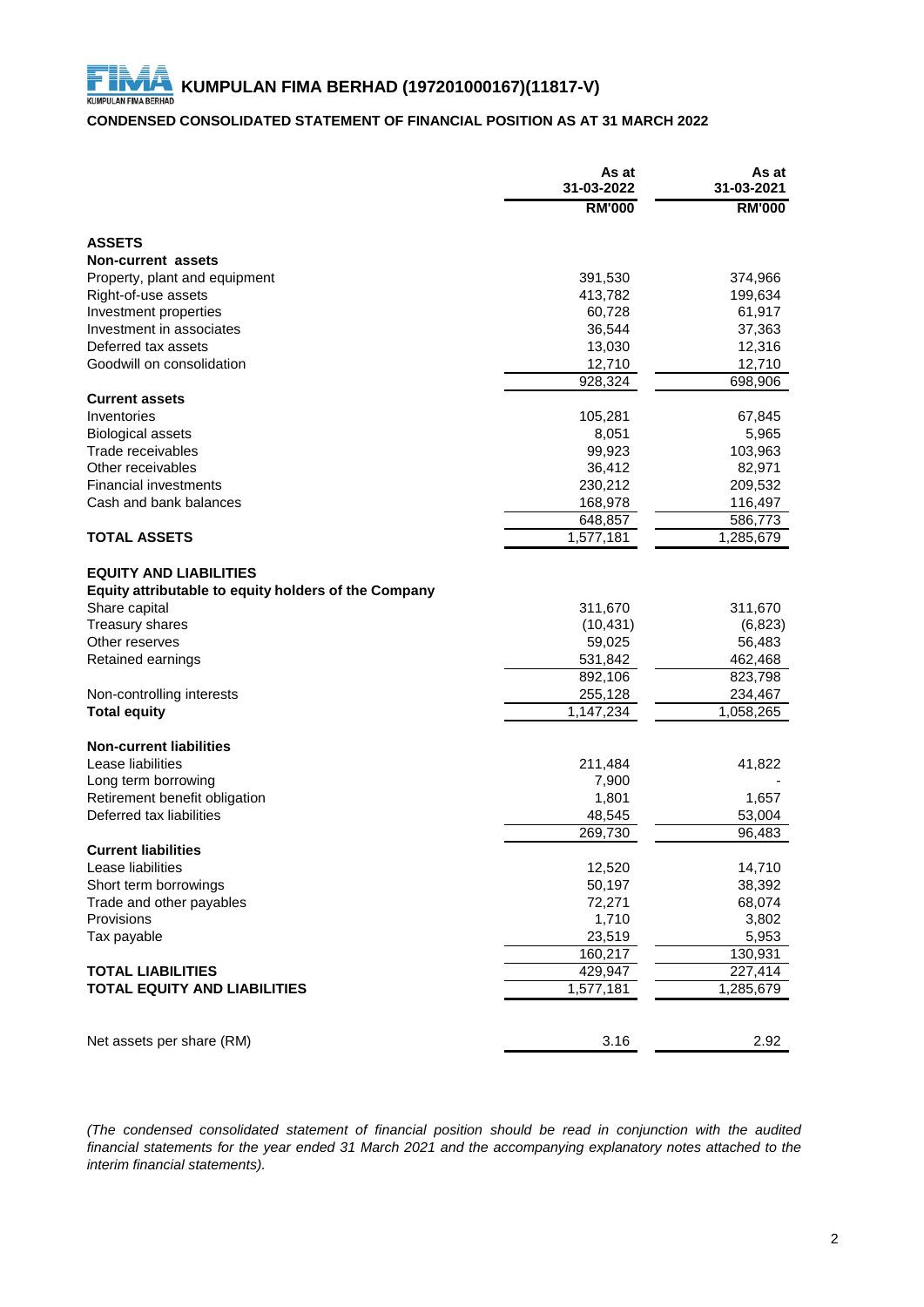

#### **CONDENSED CONSOLIDATED STATEMENT OF CHANGES IN EQUITY FOR THE FOURTH QUARTER AND FINANCIAL YEAR ENDED 31 MARCH 2022**

|                                                                                                                                                                                  |                                   |                                                |                                    |                                                      | Attributable to equity holders of the Company                                       |                                                 |                                              |                                   |                                                   |                                                |
|----------------------------------------------------------------------------------------------------------------------------------------------------------------------------------|-----------------------------------|------------------------------------------------|------------------------------------|------------------------------------------------------|-------------------------------------------------------------------------------------|-------------------------------------------------|----------------------------------------------|-----------------------------------|---------------------------------------------------|------------------------------------------------|
|                                                                                                                                                                                  |                                   |                                                |                                    | Non-distributable                                    |                                                                                     |                                                 | Distributable                                |                                   |                                                   |                                                |
| Group                                                                                                                                                                            | Share<br>capital<br><b>RM'000</b> | <b>Treasury</b><br>shares<br><b>RM'000</b>     | Other<br>reserves<br><b>RM'000</b> | Capital<br>reserve<br><b>RM'000</b>                  | Capital<br>reserve<br>arising from<br>bonus issue in<br>subsidiary<br><b>RM'000</b> | Foreign<br>exchange<br>reserve<br><b>RM'000</b> | <b>Retained</b><br>earnings<br><b>RM'000</b> | <b>Total</b><br><b>RM'000</b>     | Non-<br>controlling<br>interests<br><b>RM'000</b> | <b>Total</b><br>equity<br><b>RM'000</b>        |
| At 1 April 2021                                                                                                                                                                  | 311,670                           | (6, 823)                                       | 56,483                             | 437                                                  | 66,459                                                                              | (10, 413)                                       | 462,468                                      | 823,798                           | 234,467                                           | 1,058,265                                      |
| Profit for the year<br>Remeasurement of defined benefit liability<br>Other comprehensive income for the year<br>Total comprehensive income for the year                          |                                   | $\overline{a}$                                 | 2,542<br>2,542                     | $\overline{\phantom{a}}$<br>$\overline{\phantom{a}}$ | $\overline{\phantom{a}}$<br>$\sim$                                                  | 2,542<br>2,542                                  | 102,573<br>41<br>102,614                     | 102,573<br>41<br>2,542<br>105,156 | 48,392<br>10<br>378<br>48,780                     | 150,965<br>51<br>2,920<br>153,936              |
| Transactions with equity holders<br>Dividend<br>Dividends paid to minority shareholders of subsidiaries<br>Purchase of treasury shares<br>Total transactions with equity holders | $\blacksquare$<br>$\sim$          | $\overline{\phantom{a}}$<br>(3,608)<br>(3,608) |                                    | $\sim$                                               | $\sim$                                                                              |                                                 | (33, 240)<br>(33, 240)                       | (33, 240)<br>(3,608)<br>(36, 848) | (26, 756)<br>(1, 363)<br>(28, 119)                | (33, 240)<br>(26, 756)<br>(4,971)<br>(64, 967) |
| At 31 March 2022                                                                                                                                                                 | 311,670                           | (10,431)                                       | 59,025                             | 437                                                  | 66,459                                                                              | (7, 871)                                        | 531,842                                      | 892,106                           | 255,128                                           | 1,147,234                                      |
| At 1 April 2020                                                                                                                                                                  | 311,670                           | (2,972)                                        | 55,716                             | 437                                                  | 66,459                                                                              | (11, 180)                                       | 437,360                                      | 801,774                           | 236,897                                           | 1,038,671                                      |
| Profit for the year<br>Remeasurement of defined benefit liability<br>Other comprehensive income for the year<br>Total comprehensive income for the year                          |                                   |                                                | 767<br>767                         | $\blacksquare$<br>$\overline{a}$                     | $\blacksquare$<br>$\blacksquare$                                                    | 767<br>767                                      | 50,104<br>143<br>50,247                      | 50,104<br>143<br>767<br>51,014    | 11,608<br>36<br>1,118<br>12,762                   | 61,712<br>179<br>1,885<br>63,776               |
| <b>Transaction with equity holders</b><br>Dividend<br>Dividends paid to minority shareholders of subsidiaries<br>Purchase of treasury shares                                     | $\blacksquare$                    | (3,851)                                        |                                    | $\blacksquare$                                       |                                                                                     |                                                 | (25, 139)                                    | (25, 139)<br>(3,851)              | (13, 328)<br>(1,864)                              | (25, 139)<br>(13, 328)<br>(5,715)              |
| Total transaction with equity holders<br>At 31 March 2021                                                                                                                        | ٠<br>311,670                      | (3,851)<br>(6, 823)                            | 56,483                             | 437                                                  | 66,459                                                                              | (10, 413)                                       | (25, 139)<br>462,468                         | (28,990)<br>823,798               | (15, 192)<br>234,467                              | (44, 182)<br>1,058,265                         |

(The condensed consolidated statements of changes in equity should be read in conjunction with the audited financial statements for the year ended 31 March 2021 and the accompanying explanatory notes *attached to the interim financial statements).*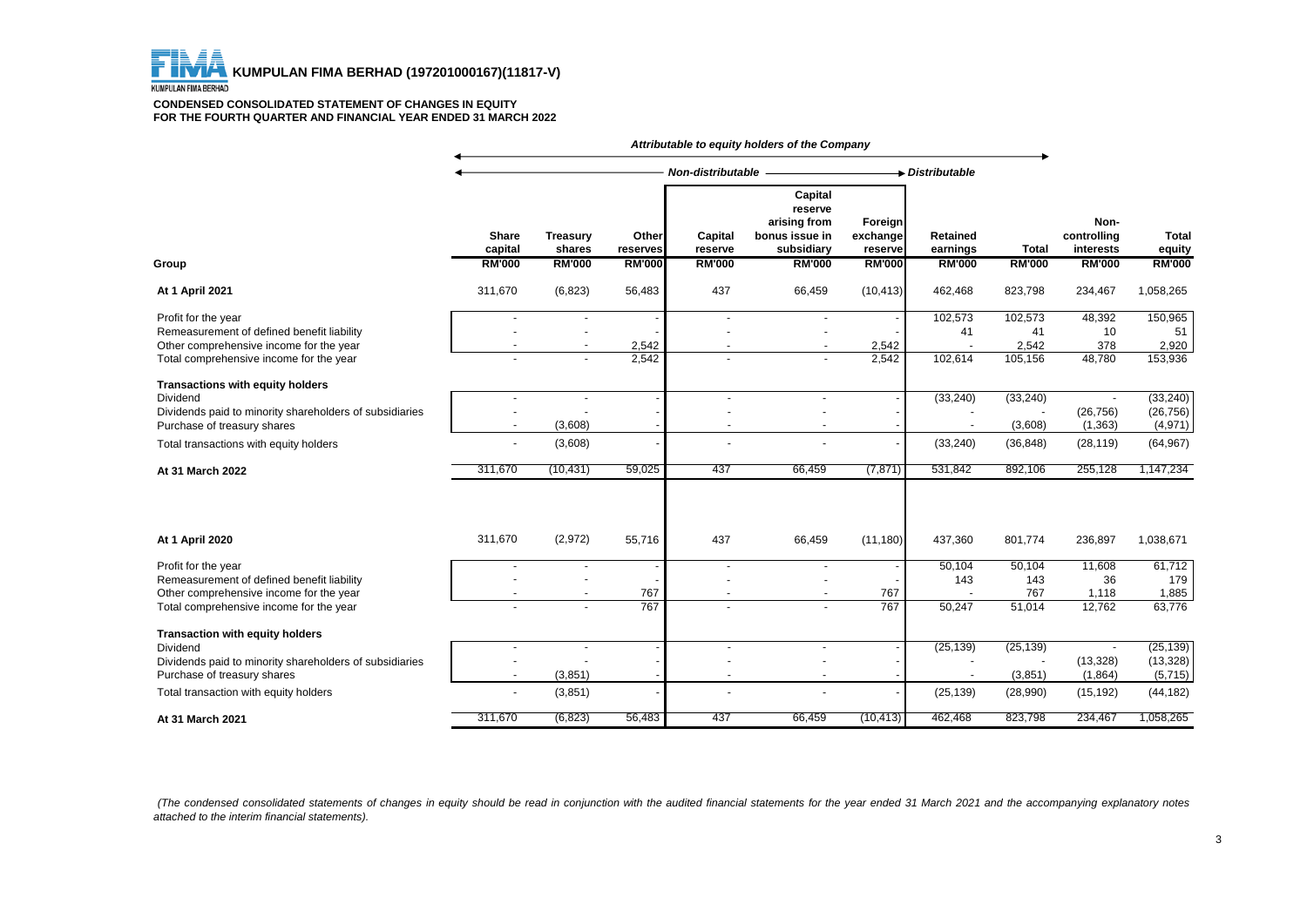

## **CONDENSED CONSOLIDATED STATEMENT OF CASH FLOWS FOR THE FINANCIAL YEAR ENDED 31 MARCH 2022**

|                                                                                                                | 12 months ended    |                  |
|----------------------------------------------------------------------------------------------------------------|--------------------|------------------|
|                                                                                                                | 31-03-2022         | 31-03-2021       |
|                                                                                                                | <b>RM'000</b>      | <b>RM'000</b>    |
| <b>CASH FLOWS FROM OPERATING ACTIVITIES</b>                                                                    |                    |                  |
| Profit before tax                                                                                              | 185,313            | 91,845           |
| Adjustments for:                                                                                               |                    |                  |
| Depreciation of investment properties<br>Depreciation for property, plant and equipment                        | 1.189<br>25,749    | 1,637<br>20,500  |
| Depreciation of right-of-use assets                                                                            | 17,911             | 16,150           |
| Fair value changes on biological assets                                                                        | (2,036)            | 1,178            |
| Impairment loss on property, plant and equipment                                                               | 611                | 1,762            |
| Net provision for impairment on trade and                                                                      |                    |                  |
| other receivables                                                                                              | 1,193              | 206              |
| Interest expense                                                                                               | 6,848              | 3,831            |
| Profit income                                                                                                  | (1, 912)           | (1, 447)         |
| Interest income                                                                                                | (124)              | (73)             |
| Distribution from financial investments<br>Net provision/(reversal of provision) retirement benefit obligation | (2,948)<br>301     | (4,056)<br>(180) |
| Net reversal of provision for warranty                                                                         | (2,092)            | (4,963)          |
| Net unrealised forex loss                                                                                      | 2,166              | 3,181            |
| Net gain on disposal of property, plant and equipment                                                          |                    | (44)             |
| Share of results of associates                                                                                 | (2,730)            | (4, 126)         |
| Income from rent concession                                                                                    | (392)              | (588)            |
| Bad debt written off                                                                                           | 414                |                  |
| Inventories written down/(back)                                                                                | 106<br>229,567     | (1,760)          |
| Operating profit before working capital changes<br>(Increase)/decrease in inventories                          | (37, 542)          | 123,053<br>9,388 |
| Decrease in receivables                                                                                        | 6,315              | 30,798           |
| Increase in payables                                                                                           | 4,197              | 6,213            |
| Cash generated from operations                                                                                 | 202,537            | 169,452          |
| Interest paid                                                                                                  | (1, 552)           | (1, 168)         |
| Taxes paid                                                                                                     | (17,055)           | (20, 655)        |
| Zakat paid                                                                                                     | (418)              |                  |
| Retirement benefits paid                                                                                       | (102)<br>183,410   | (183)<br>147.446 |
| Net cash generated from operating activities                                                                   |                    |                  |
| <b>CASH FLOWS FROM INVESTING ACTIVITIES</b>                                                                    |                    |                  |
| Proceeds from disposal of property, plant and equipment                                                        |                    | 140              |
| Purchase of property, plant and equipment                                                                      | (40, 450)          | (31,606)         |
| Net dividend received from an associated company<br>Deposit paid for acquisition of land                       | 3,549<br>(15, 430) | (38, 163)        |
| Acquisition of treasury shares                                                                                 | (3,608)            | (3,851)          |
| Profit income received                                                                                         | 1,912              | 1.447            |
| Interest income received                                                                                       | 124                | 73               |
| Distribution received from financial investments                                                               | 2,948              | 4,056            |
| Net placement of financial investments                                                                         | (20, 680)          | (37,941)         |
| Net cash used in investing activities                                                                          | (71, 635)          | (105,845)        |
| <b>CASH FLOWS FROM FINANCING ACTIVITIES</b>                                                                    |                    |                  |
| Net drawdown of borrowings                                                                                     | 19,705             | 4,902            |
| Repayment of lease liabilities                                                                                 | (16, 529)          | (12, 484)        |
| Dividend paid                                                                                                  | (33, 240)          | (25, 139)        |
| Dividend paid by subsidiaries to non-controlling interests                                                     | (26, 756)          | (13, 328)        |
| Net cash used in financing activities                                                                          | (56,820)           | (46,049)         |
| NET INCREASE/(DECREASE) IN CASH AND CASH EQUIVALENTS                                                           | 54,955             | (4, 448)         |
| EFFECT ON FOREIGN EXCHANGE RATE CHANGES IN CASH                                                                |                    |                  |
| <b>AND CASH EQUIVALENTS</b>                                                                                    | (2, 474)           | (3, 384)         |
| CASH AND CASH EQUIVALENTS AT BEGINNING OF YEAR                                                                 | 116,497            | 124,329          |
| CASH AND CASH EQUIVALENTS AT END OF YEAR                                                                       | 168,978            | 116,497          |
|                                                                                                                |                    |                  |
| <b>CASH AND CASH EQUIVALENTS COMPRISE:</b>                                                                     |                    |                  |
| Cash and bank balances<br>Fixed deposits with financial institutions                                           | 126,168<br>42,810  | 79,136<br>37,361 |
|                                                                                                                | 168,978            | 116,497          |
|                                                                                                                |                    |                  |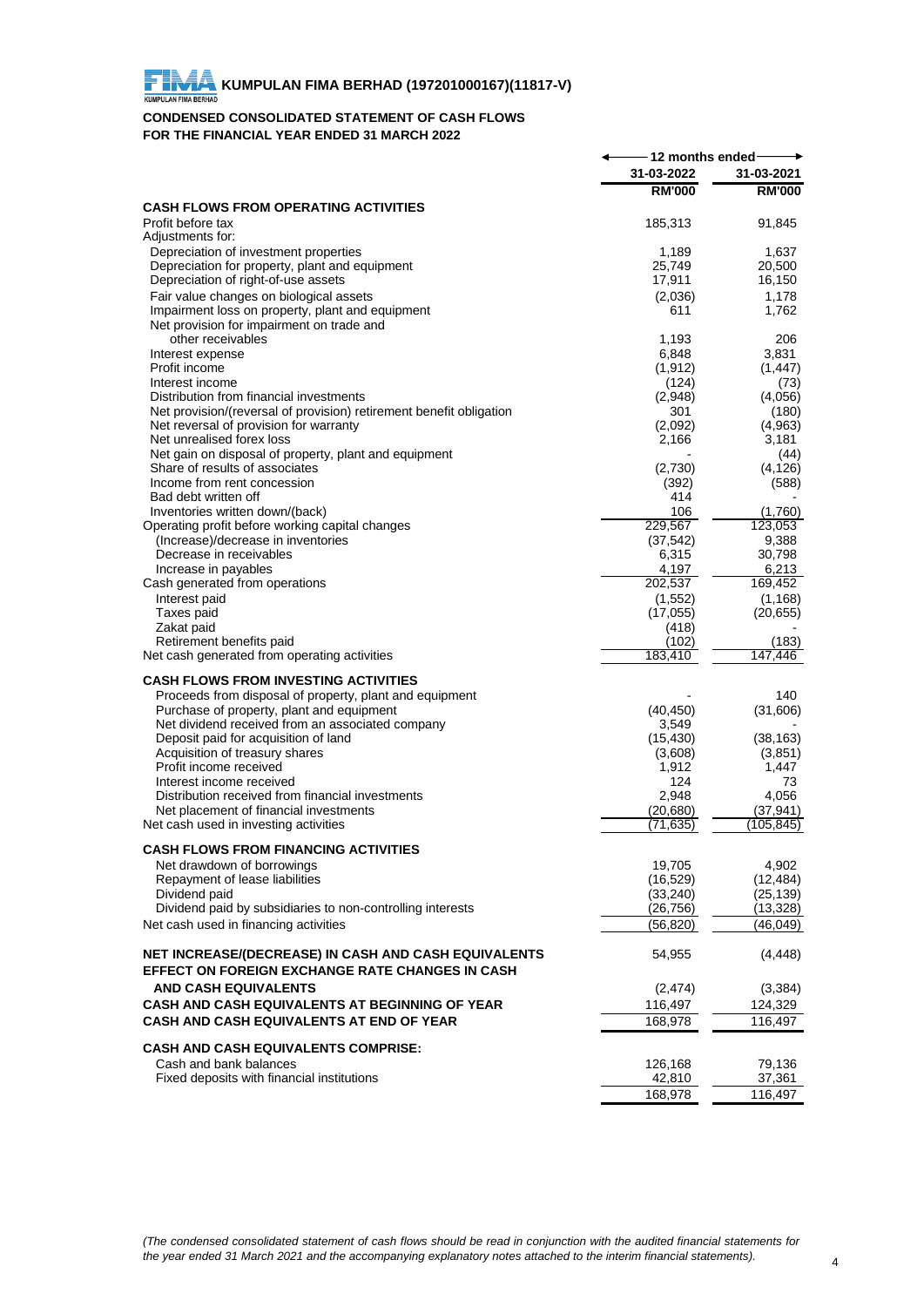

#### **NOTES TO THE QUARTERLY ANNOUNCEMENT FOR THE FOURTH QUARTER AND FINANCIAL YEAR ENDED 31 MARCH 2022**

#### **PART A - Explanatory notes pursuant to MFRS 134**

#### **A1. Accounting policies and basis of preparation**

The interim financial statements are unaudited and have been prepared in accordance with the requirements of MFRS 134: Interim Financial Reporting and paragraph 9.22 of the Listing Requirements of the Bursa Securities.

The interim financial statements should be read in conjunction with the audited financial statements for the year ended 31 March 2021. These explanatory notes attached to the interim financial statements provide an explanation of events and transactions that are significant to the understanding of the changes in the financial position and performance of the Group since the financial year ended 31 March 2021.

#### **A2. Changes in accounting policies**

#### **(a) Adoption of MFRSs, amendments to MFRSs and IC Interpretation**

The significant accounting policies adopted are consistent with those of the statutory financial statements for the financial year ended 31 March 2021 except for the adoption of the following new and revised Malaysian Financial Reporting Standards ("MFRSs"), Amendments to MFRSs and IC Interpretations.

On 1 April 2021, the Group adopted the following new and amended MFRSs and IC Interpretation:

- Amendments to MFRS 9, MFRS 139, MFRS 7, MFRS 4 and MFRS 16: Interest Rate Benchmark Reform -Phase 2
- Amendments to MFRS 16: Covid-19-Related Rent Concessions beyond 30 June 2021

The adoption of the above standards and interpretation did not have a significant impact on the financial statements in the period of initial application.

#### **(b) Standards and Interpretations issued but not yet effective**

The Group has not early adopted the following new and amended MFRSs and IC Interpretations that are not yet effective:

| <b>Description</b>                                                                         | <b>Effective for</b><br>financial period<br>beginning<br>on or after |
|--------------------------------------------------------------------------------------------|----------------------------------------------------------------------|
| Amendments to MFRS 3: Reference to Conceptual Framework                                    | 1 January 2022                                                       |
| Amendments to MFRS 116: Property, Plant and Equipment - Proceeds before Intended Use       | 1 January 2022                                                       |
| Amendments to MFRS 137: Onerous Contracts - Cost of Fulfilling a Contract                  | 1 January 2022                                                       |
| Annual improvements to MFRS 2018 - 2020                                                    | 1 January 2022                                                       |
| <b>MFRS 17: Insurance Contracts</b>                                                        | 1 January 2023                                                       |
| Amendments to MFRS 17: Initial Application of MFRS 17 and MFRS 9 - Comparative Information | 1 January 2023                                                       |
| Amendments to MFRS 17: Insurance Contracts                                                 | 1 January 2023                                                       |
| Amendments to MFRS 101: Classification of Liabilities as Current or Non-current            | 1 January 2023                                                       |
| Amendments to MFRS 101: Disclosure of Accounting Policies                                  | 1 January 2023                                                       |
| Amendments to MFRS 108: Definition of Accounting Estimates                                 | 1 January 2023                                                       |
| Amendments to MFRS 112: Deferred Tax related to Assets and Liabilities arising             |                                                                      |
| from a Single Transaction                                                                  | 1 January 2023                                                       |
| Amendments to MFRS 10 and MFRS 128: Sales or Contribution of Assets                        |                                                                      |
| between an Investor and its Associate or Joint Venture                                     | Deferred                                                             |

The directors expect that the adoption of the above standards and interpretations will have no material impact on the financial statements in the period of initial application.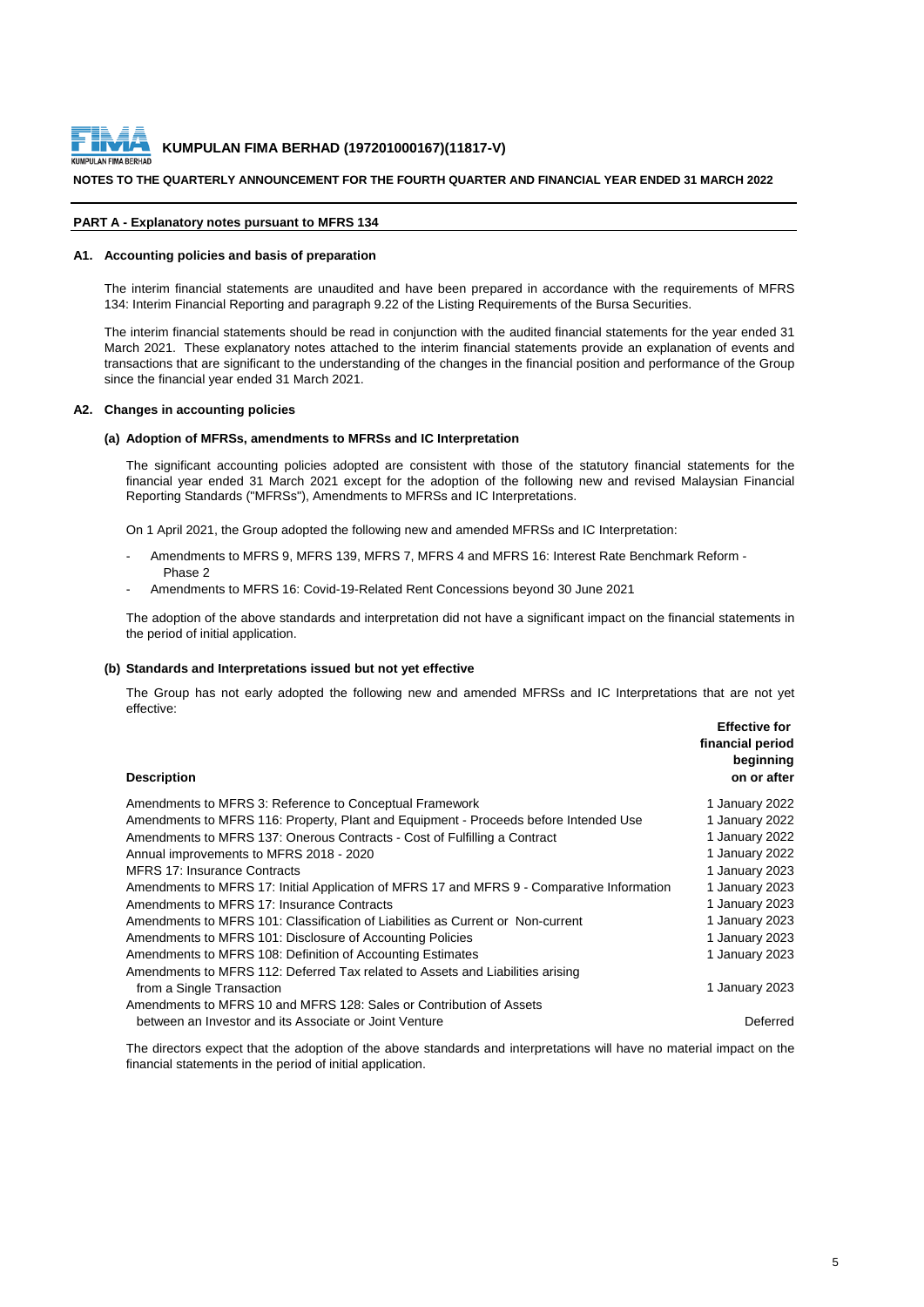

#### **NOTES TO THE QUARTERLY ANNOUNCEMENT FOR THE FOURTH QUARTER AND FINANCIAL YEAR ENDED 31 MARCH 2022**

#### **A3. Auditors' report on preceding annual financial statements**

The financial statements of the Group for the financial year ended 31 March 2021 were not subject to any audit qualification.

#### **A4. Seasonal and cyclical factors**

The operations of the Group are not affected by any seasonal or cyclical factors other than the manufacturing segment which is affected by cyclical changes in volumes of certain products whilst the plantation segment is affected by seasonal crop production, weather conditions and fluctuating commodity prices.

#### **A5. Unusual items affecting the financial statements**

There were no items affecting assets, liabilities, equity, net income or cash flows that are unusual because of their nature, size or incidence.

#### **A6. Changes in estimates**

There were no changes in estimates that have a material effect on the current quarter's results.

#### **A7. Issuances, cancellation, repurchases, resale and repayment of debts and equity securities**

Save as disclosed below, there were no issuances, cancellations, repurchases, resale and repayments of debts and equity securities for the current quarter.

During the current quarter, the Company repurchased 256,300 of its issued ordinary shares from open market at an average price of RM2.16. The total transaction paid for the repurchase including transaction costs was RM558,000. Of the total 282,231,600 issued ordinary shares, 6,093,100 shares are held as treasury shares by the Company.

#### **A8. Dividend paid**

The following dividends were paid during the current and previous corresponding period:

|                         |                                                                        | 12 months cumulative |               |
|-------------------------|------------------------------------------------------------------------|----------------------|---------------|
|                         |                                                                        | 31-03-2022           | 31-03-2021    |
| Interim dividend        |                                                                        | <b>RM'000</b>        | <b>RM'000</b> |
| 2020                    | Single-tier interim dividend of 9.0 sen<br>(Paid on 14 September 2020) |                      | 25.139        |
| 2021                    | Single-tier interim dividend of 9.0 sen<br>(Paid on 17 September 2021) | 24.930               |               |
| <b>Special dividend</b> |                                                                        |                      |               |
| 2021                    | Single-tier special dividend of 3.0 sen<br>(Paid on 17 September 2021) | 8,310                |               |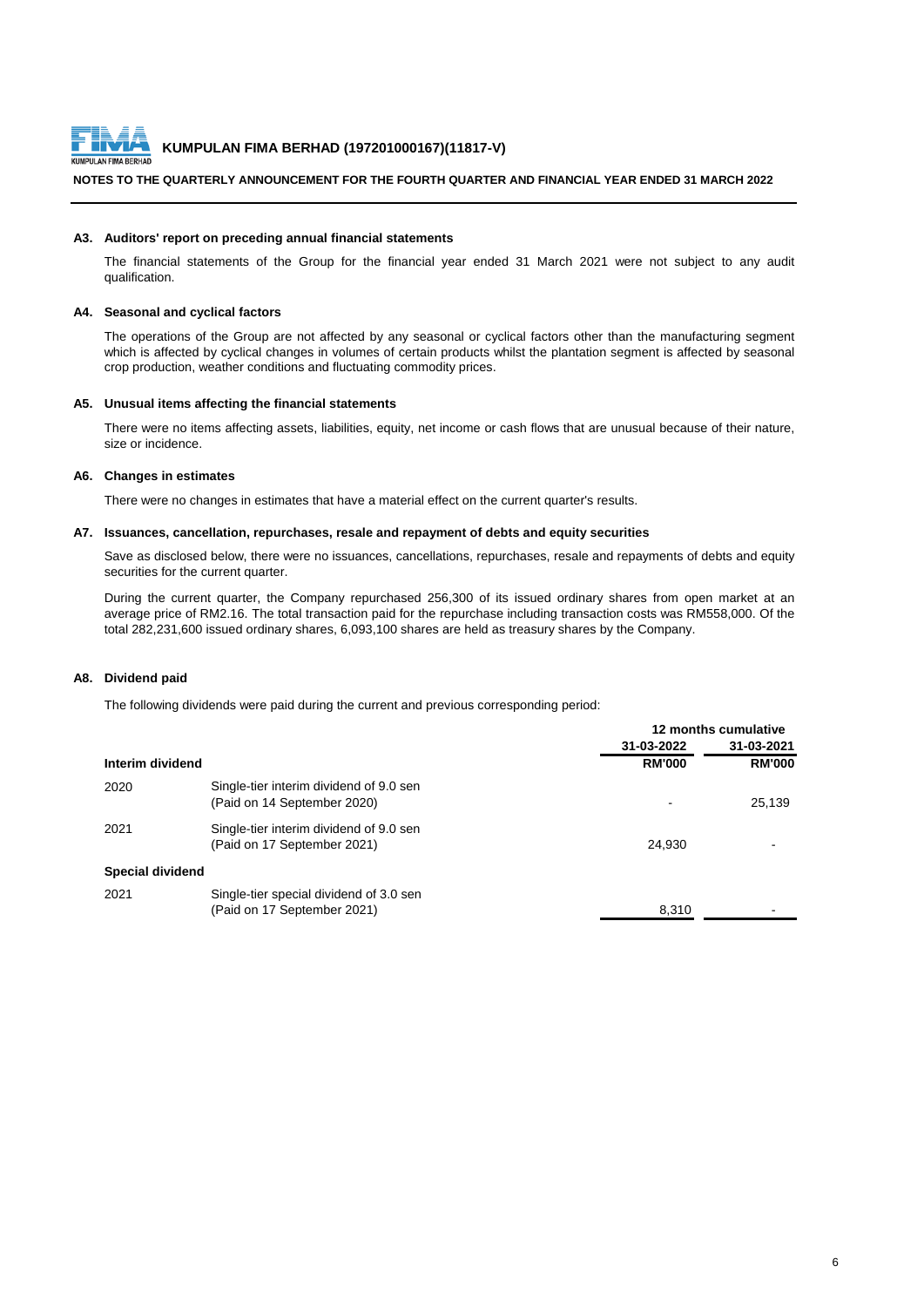

# **ENTA KUMPULAN FIMA BERHAD (197201000167)(11817-V)**<br>ULAN FIMA BERHAD

**NOTES TO THE QUARTERLY ANNOUNCEMENT FOR THE FOURTH QUARTER AND FINANCIAL YEAR ENDED 31 MARCH 2022**

## **A9. Segmental information**

## **(i) Segmental revenue and results for business segments**

|                          |               | <b>Quarter ended</b> | 12 months cumulative |               |  |
|--------------------------|---------------|----------------------|----------------------|---------------|--|
|                          | 31-03-2022    | 31-03-2021           | 31-03-2022           | 31-03-2021    |  |
| Revenue                  | <b>RM'000</b> | <b>RM'000</b>        | <b>RM'000</b>        | <b>RM'000</b> |  |
| Manufacturing*           | 26,712        | 20,637               | 104,126              | 101,934       |  |
| <b>Plantation</b>        | 76,048        | 36,916               | 234,098              | 138,942       |  |
| <b>Bulking</b>           | 49,528        | 25,624               | 163,902              | 92,303        |  |
| Food                     | 39,162        | 37,654               | 165,723              | 140,525       |  |
| Others                   | 8,505         | 4,123                | 19,907               | 19,097        |  |
|                          | 199,955       | 124,954              | 687,756              | 492,801       |  |
| Eliminations             | (7,432)       | (4,836)              | (15, 650)            | (14,532)      |  |
|                          | 192,523       | 120,118              | 672,106              | 478,269       |  |
| <b>Profit before tax</b> |               |                      |                      |               |  |
| Manufacturing*           | 4,364         | 2,512                | 8,490                | 14,596        |  |
| <b>Plantation</b>        | 35,302        | 11,475               | 108,752              | 23,421        |  |
| <b>Bulking</b>           | 10,801        | 10,098               | 56,260               | 42,659        |  |
| Food                     | 13,954        | 3,611                | 20,716               | 12,842        |  |
| <b>Others</b>            | (25)          | (1,045)              | (11,635)             | (5,799)       |  |
|                          | 64,396        | 26,651               | 182,583              | 87,719        |  |
| Associated companies     | 1,133         | 795                  | 2,730                | 4,126         |  |
|                          | 65,529        | 27,446               | 185,313              | 91,845        |  |

\* Production and trading of security documents.

## **(ii) Geographical segments**

|                          |               | <b>Quarter ended</b> | 12 months cumulative |               |  |
|--------------------------|---------------|----------------------|----------------------|---------------|--|
|                          | 31-03-2022    | 31-03-2021           | 31-03-2022           | 31-03-2021    |  |
| Revenue                  | <b>RM'000</b> | <b>RM'000</b>        | <b>RM'000</b>        | <b>RM'000</b> |  |
| Malaysia                 | 103.443       | 63.264               | 363.749              | 259,427       |  |
| Indonesia                | 58.401        | 24,634               | 161,874              | 95,490        |  |
| Papua New Guinea         | 38,111        | 37,056               | 162,133              | 137,884       |  |
|                          | 199,955       | 124,954              | 687,756              | 492,801       |  |
| Eliminations             | (7, 432)      | (4,836)              | (15,650)             | (14,532)      |  |
|                          | 192,523       | 120,118              | 672,106              | 478,269       |  |
| <b>Profit before tax</b> |               |                      |                      |               |  |
| Malaysia                 | 19,340        | 10.806               | 73,641               | 50,151        |  |
| Indonesia                | 31,302        | 12.410               | 89,159               | 24,726        |  |
| Papua New Guinea         | 13.754        | 3,435                | 19,783               | 12,842        |  |
|                          | 64.396        | 26,651               | 182,583              | 87,719        |  |
| Associated companies     | 1,133         | 795                  | 2,730                | 4,126         |  |
|                          | 65,529        | 27,446               | 185,313              | 91.845        |  |

|                               | 12 months cumulative |                                                                                                          |               |                    |  |
|-------------------------------|----------------------|----------------------------------------------------------------------------------------------------------|---------------|--------------------|--|
| <b>Assets and liabilities</b> |                      | <b>Preceding year</b><br>corresponding period<br><b>Current year to date</b><br>31-03-2022<br>31-03-2021 |               |                    |  |
|                               | <b>Assets</b>        | Liabilities                                                                                              | <b>Assets</b> | <b>Liabilities</b> |  |
|                               | <b>RM'000</b>        | <b>RM'000</b>                                                                                            | <b>RM'000</b> | <b>RM'000</b>      |  |
| Malaysia                      | 1,760,517            | 343.409                                                                                                  | 1,501,671     | 207,049            |  |
| Indonesia                     | 99,052               | 24.621                                                                                                   | 122.831       | 17,146             |  |
| Papua New Guinea              | 199.694              | 97,332                                                                                                   | 155,900       | 68,321             |  |
|                               | 2,059,263            | 465,362                                                                                                  | 1,780,402     | 292,516            |  |
| Eliminations                  | (482,082)            | (35,415)                                                                                                 | (494,723)     | (65, 102)          |  |
|                               | 1,577,181            | 429,947                                                                                                  | 1,285,679     | 227.414            |  |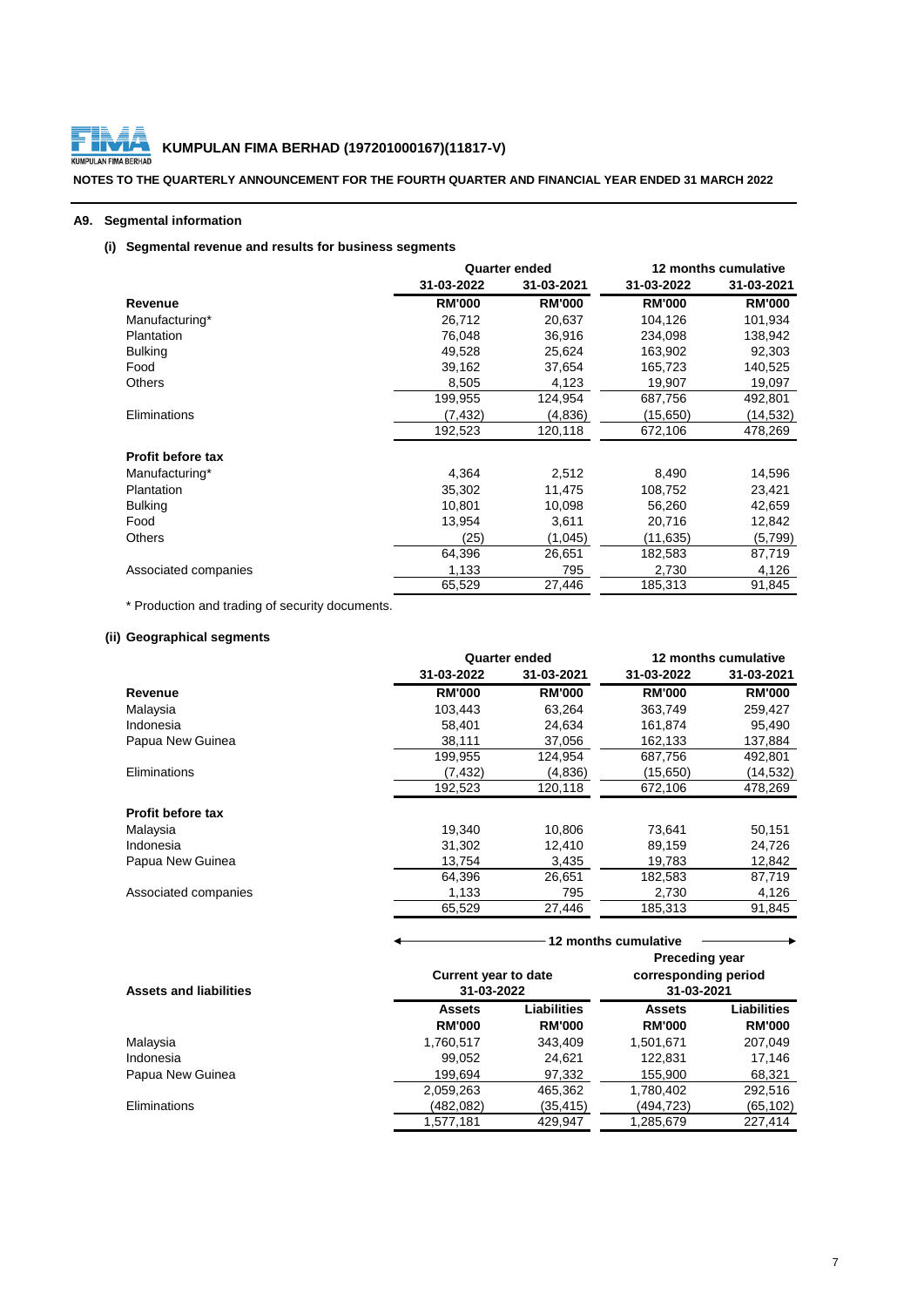

#### **A10. Profit before tax**

The following amounts have been included in arriving at profit before tax:

|                                                   | <b>Quarter ended</b> |               | 12 months cumulative |               |
|---------------------------------------------------|----------------------|---------------|----------------------|---------------|
|                                                   | 31-03-2022           | 31-03-2021    | 31-03-2022           | 31-03-2021    |
| <b>Other income</b>                               | <b>RM'000</b>        | <b>RM'000</b> | <b>RM'000</b>        | <b>RM'000</b> |
| Profit income                                     | 688                  | 542           | 1,912                | 1,447         |
| Interest income                                   | 20                   | 29            | 124                  | 73            |
| Distribution from financial investments           | 627                  | 766           | 2,948                | 4,056         |
| <b>Others</b>                                     |                      | 291           | 392                  | 588           |
| <b>Operating expenses</b>                         |                      |               |                      |               |
| Depreciation                                      | 10,462               | 8,303         | 44,849               | 38,287        |
| Interest expense                                  | 4,114                | 1,171         | 6,848                | 3,831         |
| Unrealised foreign exchange loss/(gain)           | 2,117                | (4,305)       | 2,166                | 3,181         |
| Realised forex exchange (gain)/loss               | (1,836)              | 5,698         | 194                  | 6,044         |
| (Reversal of provision)/provision for impairment  |                      |               |                      |               |
| on trade and other receivables                    | (3,390)              | (503)         | 1,193                | 206           |
| Net gain on disposal of property, plant           |                      |               |                      |               |
| and equipment                                     |                      | (17)          |                      | (44)          |
| Fair value changes on biological assets           | (219)                | 2,225         | (2,036)              | 1,178         |
| Provision/ (reversal of provision) for retirement |                      |               |                      |               |
| benefit obligation                                | 322                  | (284)         | 301                  | (180)         |
| Bad debt written off                              | 414                  |               | 414                  |               |
| Net reversal of provision for warranty            | (1,538)              | (3, 845)      | (2,092)              | (4,963)       |
| Inventories written (back)/down                   | (443)                | (1,698)       | 106                  | (1,760)       |
| Provision for impairment loss on                  |                      |               |                      |               |
| property, plant and equipment                     | 611                  | 1,762         | 611                  | 1,762         |

## **A11. Subsequent events**

There were no material events subsequent to the end of the current quarter.

#### **A12. Inventories**

During the quarter, there was no significant write down or write back of inventories except as disclosed in Note A10 above.

#### **A13. Changes in the composition of the Group**

There were no changes in the composition of the Group for the current quarter and financial period to date.

## **A14. Changes in contingent liabilities**

There were no additional contingent liabilities during the current quarter, except as disclosed in Note B10 herein.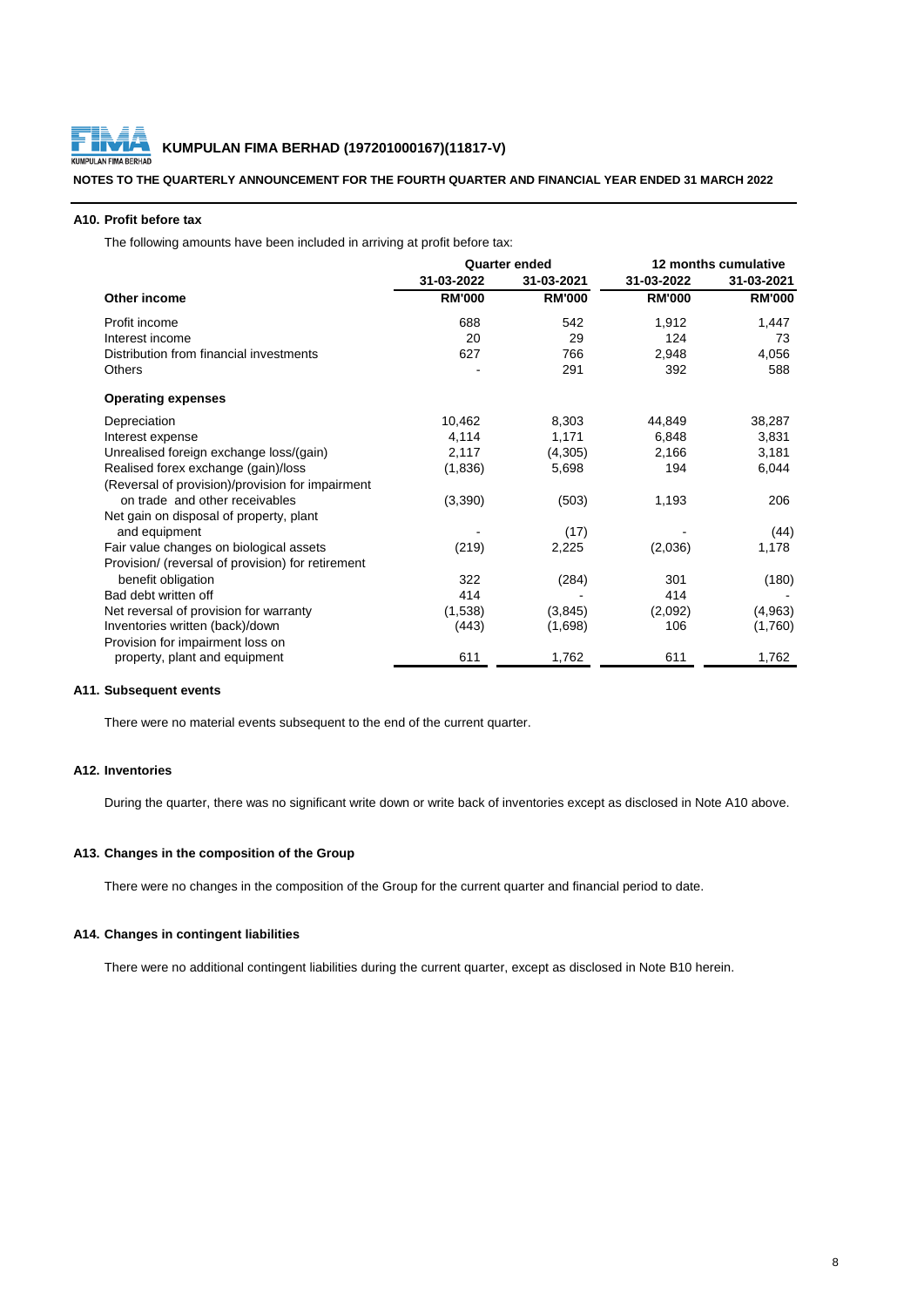#### **NOTES TO THE QUARTERLY ANNOUNCEMENT FOR THE FOURTH QUARTER AND FINANCIAL YEAR ENDED 31 MARCH 2022**

#### **A15. Significant acquisition of property, plant and equipment**

For the period under review, the Group's acquisitions of property, plant and equipment are as follows :

|                                                      | <b>Current year</b> |
|------------------------------------------------------|---------------------|
|                                                      | to date             |
|                                                      | <b>RM'000</b>       |
| Plant and machinery                                  | 11.429              |
| Land and buildings                                   | 1,365               |
| Equipment, furniture and fittings and motor vehicles | 4,530               |
| Bearer plants and infrastructure                     | 8,870               |
| Work in progress                                     | 14,256              |
|                                                      | 40.450              |

## **A16. Capital commitments**

The amount of commitments not provided for in the financial statements as at 31 March 2022 were as follows:

|                               | <b>Current year</b> |
|-------------------------------|---------------------|
|                               | to date             |
|                               | <b>RM'000</b>       |
| Property, plant and equipment |                     |
| - Approved and contracted for | 44.867              |

#### **A17. Related party transactions**

The Group's related party transactions during the financial period were as follows:

|                                                                  | <b>Current year</b> |
|------------------------------------------------------------------|---------------------|
|                                                                  | to date             |
|                                                                  | <b>RM'000</b>       |
| Transactions with subsidiaries                                   |                     |
| - Fima Corporation Berhad - Rental expenses payable              | 878                 |
| - Fima Corporation Berhad - Management fees receivable           | 1,905               |
| - Fima Corporation Berhad - Services payable                     | 326                 |
| - Pineapple Cannery of Malaysia Sendirian Berhad - Rental income | 338                 |
| - International Food Corporation - Sales of fish                 | 15,132              |
| - International Food Corporation - Interest receivable           | 1,661               |
| Transactions with related parties*                               |                     |
| - BHR Enterprise Sdn. Bhd. - Services payable                    | 120                 |
| - PT Pohon Emas Lestari - Purchase of fresh fruit bunch          | 9,403               |
| - TD Technologies Sdn. Bhd. - Services payable                   | 142                 |
| - First Zanzibar Sdn. Bhd. - Service payable                     | 42                  |
| - Nationwide Express Courier Services Berhad - Delivery services | 24                  |
| - Nationwide Express Courier Services Berhad - Rental income     | 89                  |

\*Related parties by virtue of common shareholders/common directors.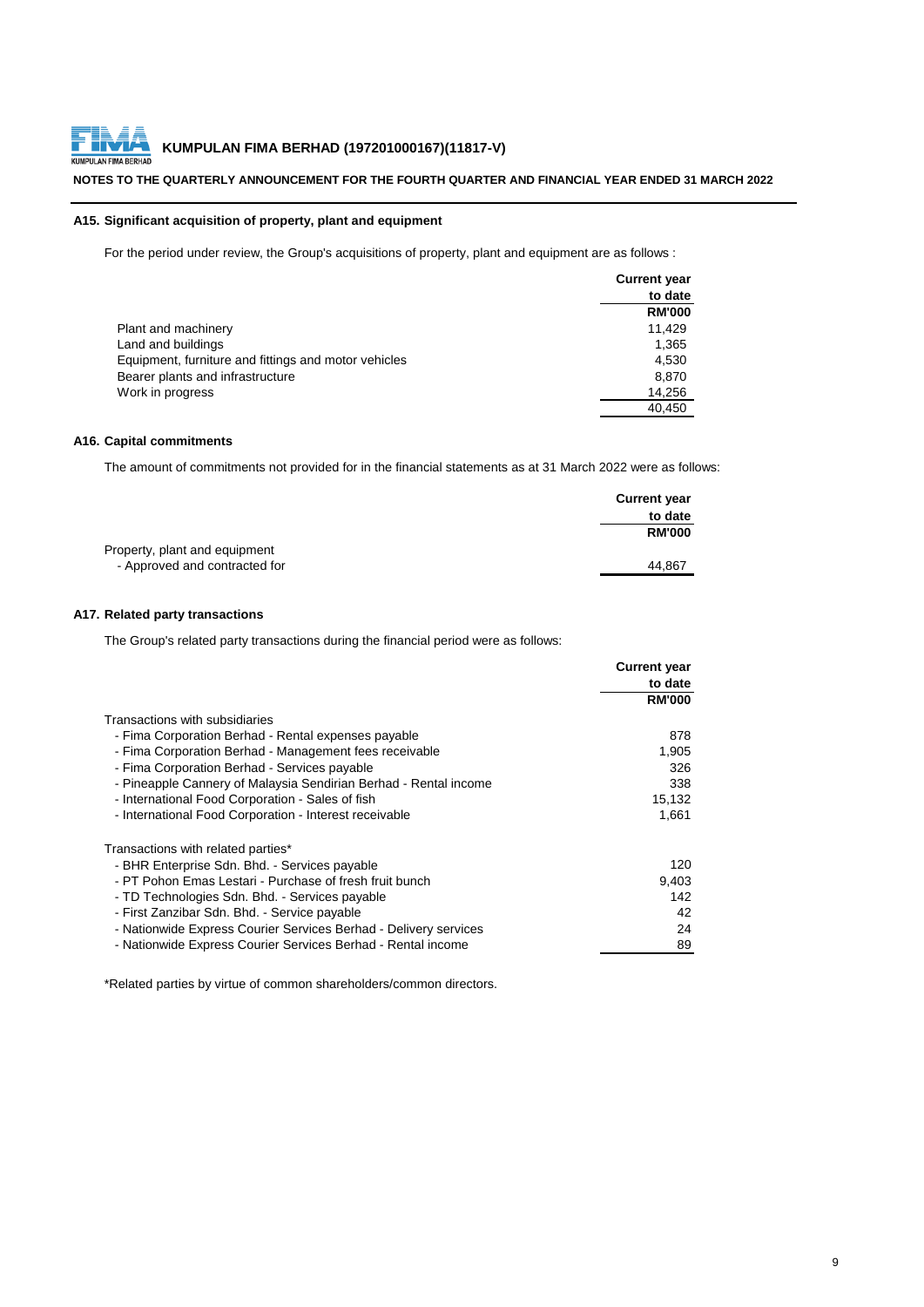

#### **NOTES TO THE QUARTERLY ANNOUNCEMENT FOR THE FOURTH QUARTER AND FINANCIAL YEAR ENDED 31 MARCH 2022**

## **PART B - Bursa Securities Listing Requirements**

## **B1. Review of performance**

#### **Group Performance**

|                   | Current | <b>Previous</b> |          |       |
|-------------------|---------|-----------------|----------|-------|
| (RM Million)      | YTD     | YTD.            | Variance | %     |
| Revenue           | 672.11  | 478.27          | 193.84   | 40.5  |
| Profit before tax | 185.31  | 91.85           | 93.46    | 101.8 |

Group revenue for the period ended 31 March 2022 rose by 40.5% to RM672.11 million as compared to RM478.27 million recorded in the corresponding period last year. Higher revenue by RM193.84 million was mainly attributed to the increase in revenue generated by all divisions.

In line with higher revenue, Group profit before tax ("PBT") has recorded an improvement by 101.8% to RM185.31 million as compared to the last financial year.

The performance of each business division is as follows:

#### **Manufacturing Division**

|                   | Current | <b>Previous</b> |          |        |
|-------------------|---------|-----------------|----------|--------|
| (RM Million)      | YTD     | YTN             | Variance | %      |
| Revenue           | 104.13  | 101.93          | 2.20     | 2.2    |
| Profit before tax | 8.49    | 14.60           | (6.11)   | (41.8) |

Revenue from **Manufacturing Division** had improved by 2.2% or RM2.20 million to RM104.13 million from RM101.93 million recorded last year. Despite this, the division has recorded a lower pre-tax profit of RM8.49 million during the year, primarily due to adjustment of RM4.3 million in relation to High Court's decision as disclosed in Note B10(1) and lower reversal of provision.

#### **Plantation Division**

|                                | <b>Current</b> | <b>Previous</b> |          |        |
|--------------------------------|----------------|-----------------|----------|--------|
| (RM Million)                   | YTD            | YTD             | Variance | %      |
| Revenue                        |                |                 |          |        |
| Indonesia                      |                |                 |          |        |
| - Crude palm oil (CPO)         | 143.31         | 81.89           | 61.42    | 75.0   |
| - Crude palm kernel oil (CPKO) | 18.56          | 13.61           | 4.95     | 36.4   |
| Malaysia                       |                |                 |          |        |
| - Fresh fruit bunch (FFB)      | 70.39          | 41.34           | 29.05    | 70.3   |
| - Pineapple                    | 1.84           | 2.10            | (0.26)   | (12.4) |
| Total                          | 234.10         | 138.94          | 95.16    | 68.5   |
|                                |                |                 |          |        |
| <b>Profit before tax</b>       | 108.75         | 23.42           | 85.33    | 364.3  |
| FFB produced (mt)              | 210,487        | 205,859         | 4,628    | 2.2    |
| CPO produced (mt)              | 38,220         | 35,424          | 2,796    | 7.9    |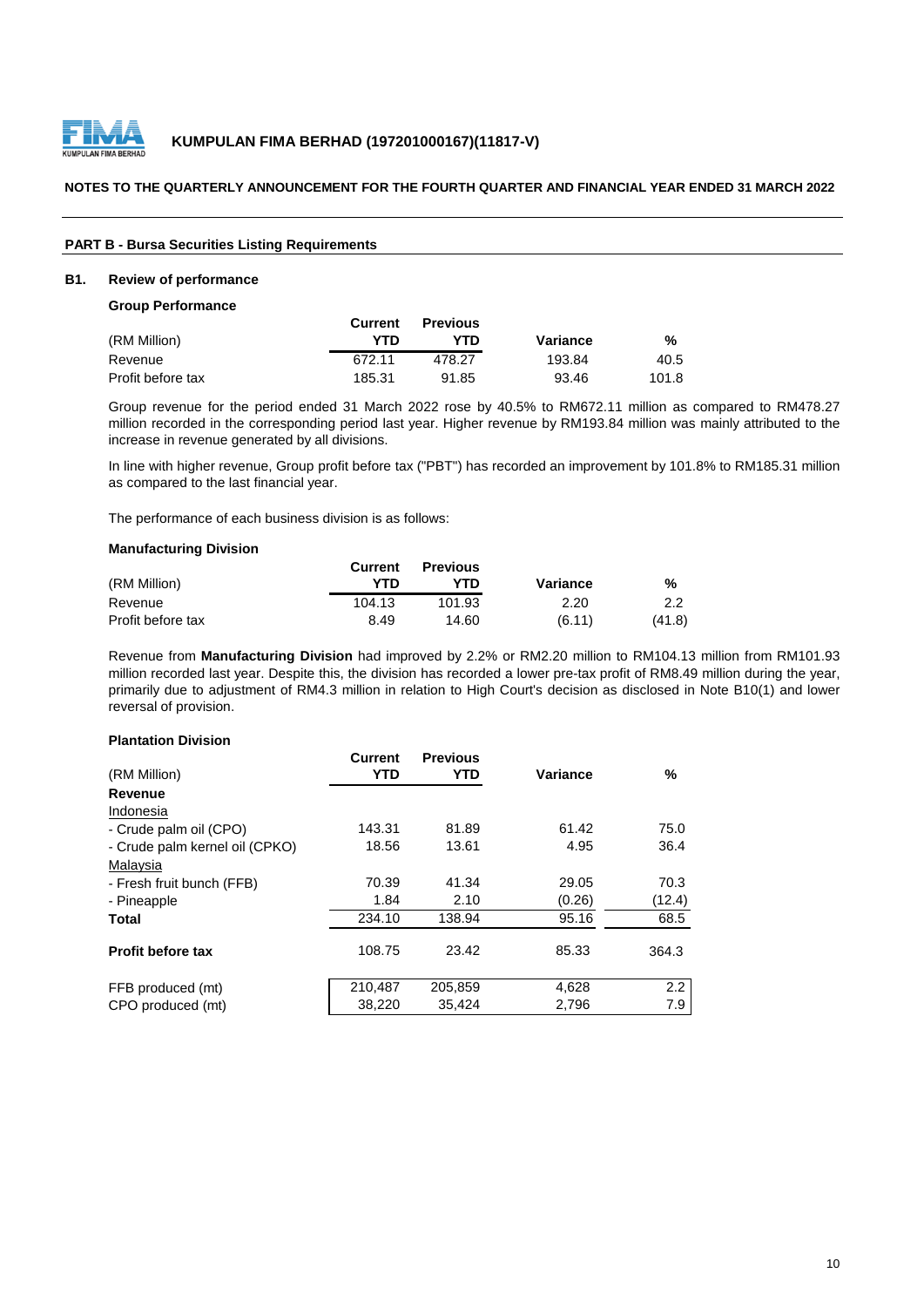

#### **B1. Review of performance (cont'd.)**

**Plantation Division (cont'd.)**

|                            | <b>Current</b><br>YTD | <b>Previous</b><br>YTD | Variance | %      |
|----------------------------|-----------------------|------------------------|----------|--------|
| <b>Sales Quantity (mt)</b> |                       |                        |          |        |
| - CPO                      | 38,145                | 35,177                 | 2,968    | 8.4    |
| - CPKO                     | 3.004                 | 3.692                  | (688)    | (18.6) |

#### **Total Group's Hectarage**

| Palm profiles (ha) |          |          |
|--------------------|----------|----------|
| - Mature           | 13.056.3 | 12.391.3 |
| - Immature         | 1.170.3  | 1.499.7  |
| Total planted area | 14.226.6 | 13.891.0 |

Revenue from **Plantation Division** recorded higher by RM95.16 million or 68.5% to RM234.10 million as compared to last year, mainly attributable to higher CPO and CPKO price, as well as FFB produced by plantation estates in Malaysia during the year. On the back of higher revenue, coupled with lower operational cost and lower forex loss, the division PBT has increased to RM108.75 million as compared to last year.

Plantation estates in Malaysia which are presently in the development phase and partially mature registered a total pretax profit of RM1.04 million as compared to RM4.86 million pre-tax loss recorded in the corresponding period last year.

#### **Bulking Division**

**Food Division**

|                   | <b>Current</b> | <b>Previous</b> |          |      |
|-------------------|----------------|-----------------|----------|------|
| (RM Million)      | YTD            | YTD             | Variance | ℅    |
| Revenue           | 163.90         | 92.30           | 71.60    | 77.6 |
| Profit before tax | 56.26          | 42.66           | 13.60    | 31.9 |

**Bulking Division** has recorded a significant improvement in revenue of RM71.60 million or 77.6% to RM163.90 million as compared to last year. This is mainly attributable to the higher sales of palm methyl ester ("PME") from biodiesel operation and higher contribution from edible oil product. PBT has increased by RM13.60 million to RM56.26 million as compared to last year on the back of higher revenue.

| ווטופוזוע טטט ו        |                |                        |          |      |
|------------------------|----------------|------------------------|----------|------|
| (RM Million)           | Current<br>YTD | <b>Previous</b><br>YTD | Variance | %    |
| <b>Revenue</b>         |                |                        |          |      |
| Papua New Guinea (PNG) | 162.13         | 137.88                 | 24.25    | 17.6 |
| Malaysia               | 3.59           | 2.65                   | 0.94     | 35.5 |
|                        | 165.72         | 140.53                 | 25.19    | 17.9 |
| Profit before tax      | 20.72          | 12.84                  | 7.88     | 61.4 |

**Food Division**'s revenue has increased by RM25.19 million or 17.9% to RM165.72 million, as compared to RM140.53 million recorded in the previous financial year, attributable to higher sales volume of mackerel and tuna products. On the back of higher revenue, the Division's PBT improved by RM7.88 million to RM20.72 million as compared to last year.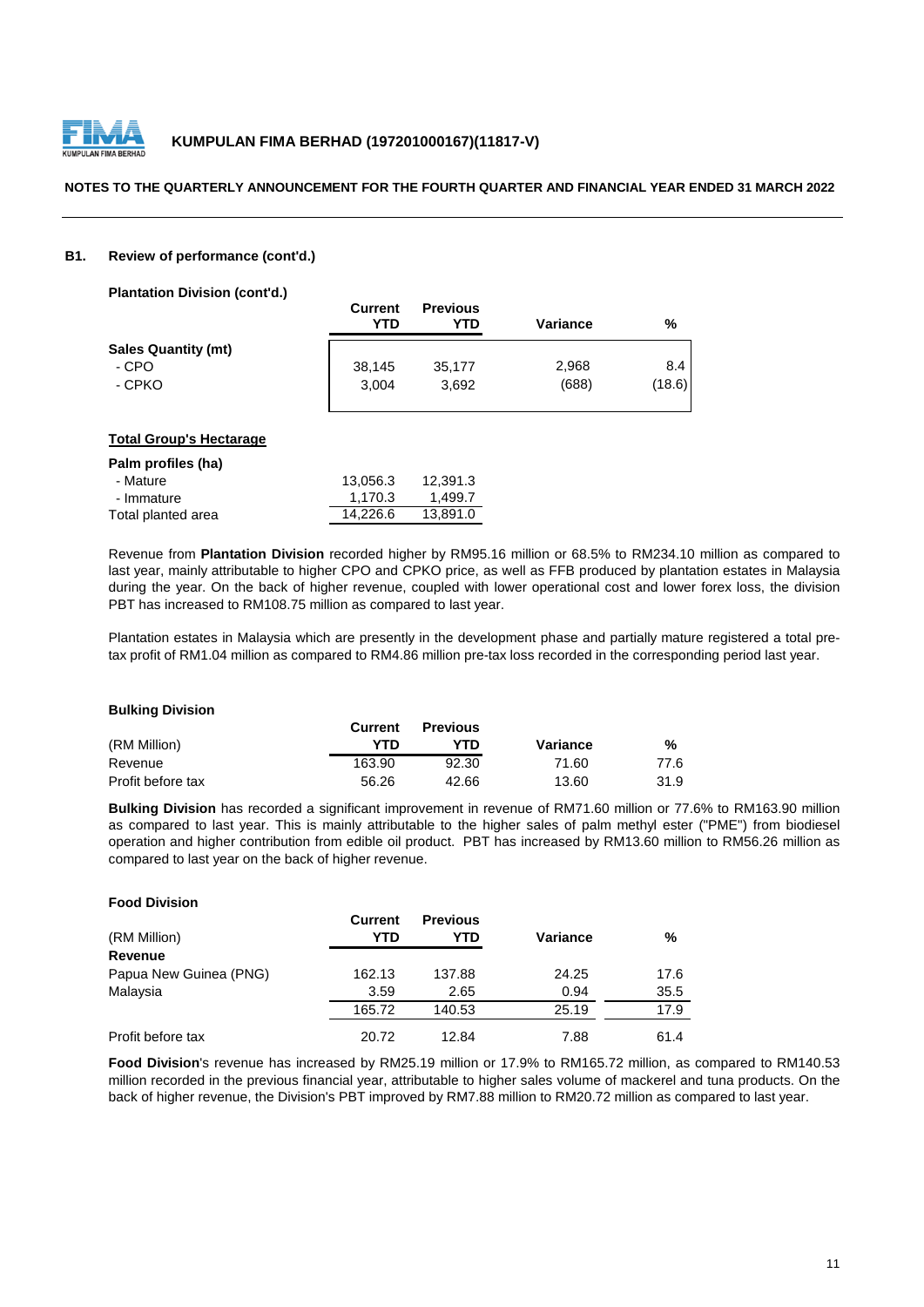

#### **NOTES TO THE QUARTERLY ANNOUNCEMENT FOR THE FOURTH QUARTER AND FINANCIAL YEAR ENDED 31 MARCH 2022**

#### **B2. Comparison with preceding quarter's results**

#### **Group Performance**

|                   | OTR 4   | OTR <sub>3</sub> |          |       |
|-------------------|---------|------------------|----------|-------|
| (RM Million)      | FY 2022 | FY 2022          | Variance | %     |
| Revenue           | 192.52  | 203.01           | (10.49)  | (5.2) |
| Profit before tax | 65.53   | 50.72            | 14.81    | 29.2  |

The Group revenue declined by RM10.49 million to RM192.52 million as compared to the preceding quarter, as a result of lower revenue contribution by manufacturing and food division.

However, the Group PBT has improved by RM14.81 million to RM65.53 million as compared to RM50.72 million recorded in the preceding quarter.

The performance of each business division is as follows:

#### **Manufacturing Division**

|                   | OTR <sub>4</sub> | OTR <sub>3</sub> |          |        |
|-------------------|------------------|------------------|----------|--------|
| (RM Million)      | FY 2022          | FY 2022          | Variance | %      |
| Revenue           | 26.71            | 34.17            | (7.46)   | (21.8) |
| Profit before tax | 4.36             | 4.95             | (0.59)   | (11.9) |

**Manufacturing Division**'s revenue recorded lower by RM7.46 million to RM26.71 million in the current quarter, mainly due to decrease in demand for most of the documents. On the back lower revenue, the division PBT had also declined by RM0.59 million to RM4.36 million in the current quarter.

#### **Plantation Division**

| (RM Million)               | QTR <sub>4</sub><br>FY 2022 | QTR <sub>3</sub><br>FY 2022 | Variance | %      |
|----------------------------|-----------------------------|-----------------------------|----------|--------|
| Revenue                    |                             |                             |          |        |
| Indonesia                  |                             |                             |          |        |
| - CPO                      | 50.24                       | 44.06                       | 6.18     | 14.0   |
| - CPKO                     | 8.16                        | 7.29                        | 0.87     | 11.9   |
| Malaysia                   |                             |                             |          |        |
| - Fresh fruit bunch        | 17.14                       | 21.07                       | (3.93)   | (18.7) |
| - Pineapple                | 0.51                        | 0.50                        | 0.01     | 2.0    |
| Total                      | 76.05                       | 72.92                       | 3.13     | 4.3    |
| <b>Profit before tax</b>   | 35.30                       | 37.71                       | (2.41)   | (6.4)  |
| CPO produced (mt)          | 9,691                       | 10,506                      | (815)    | (7.8)  |
| <b>Sales Quantity (mt)</b> |                             |                             |          |        |
| - CPO                      | 11,073                      | 11,002                      | 71       | 0.6    |
| - CPKO                     | 1,000                       | 1,007                       | (7)      | (0.7)  |
|                            |                             |                             |          |        |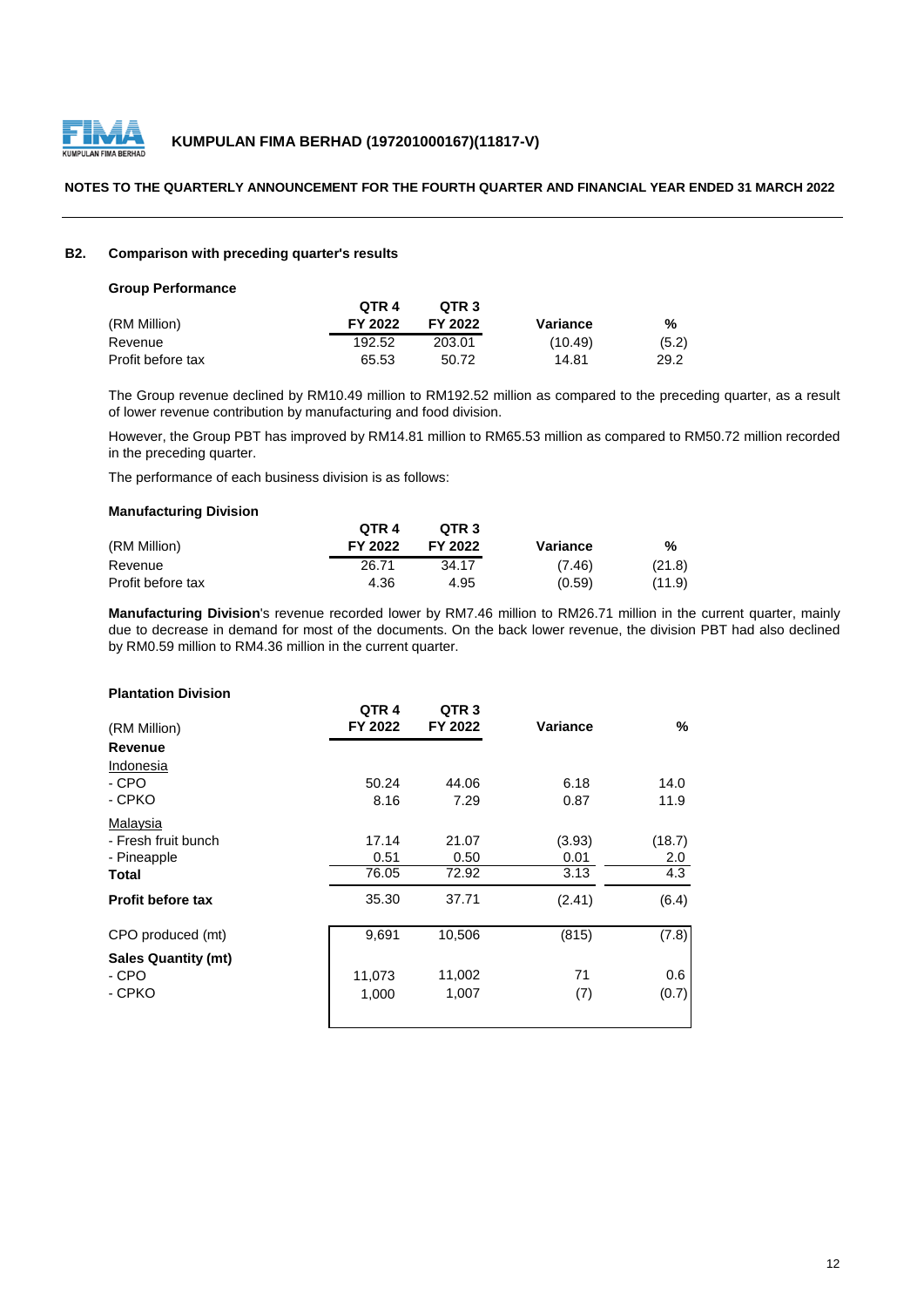

#### **B2. Comparison with preceding quarter's results (cont'd.)**

#### **Plantation Division (cont'd.)**

**Plantation Division** has posted a higher revenue in the current quarter by RM3.13 million (or 4.3%) to RM76.05 million, as compared to RM72.92 million in the preceding quarter mainly attributable to higher price of CPO and CPKO. However, the Division has recorded a slightly lower PBT by RM2.41 million to RM35.30 million in the current quarter, mainly due to lower profit from Malaysia plantation estates.

#### **Bulking Division**

|                   | QTR <sub>4</sub> | QTR <sub>3</sub> |          |        |
|-------------------|------------------|------------------|----------|--------|
| (RM Million)      | FY 2022          | FY 2022          | Variance | %      |
| Revenue           | 49.53            | 44.08            | 5.45     | 12.4   |
| Profit before tax | 10.80            | 13.96            | (3.16)   | (22.6) |

Revenue from **Bulking Division** has increased by 12.4% or RM5.45 million to RM49.53 million as compared to the preceding quarter, mainly due to higher sales of PME product from its biodiesel operation during the quarter. Despite this, the Division posted a lower PBT by RM3.16 million to RM10.80 million in the current quarter, mainly attributable to allowance for impairment loss made on trade receivable and higher finance cost arising from modification of its lease liabilities.

#### **Food Division**

| (RM Million)      | QTR <sub>4</sub><br>FY 2022 | QTR <sub>3</sub><br>FY 2022 | <b>Variance</b> | ℅      |
|-------------------|-----------------------------|-----------------------------|-----------------|--------|
| Revenue           |                             |                             |                 |        |
| <b>PNG</b>        | 38.11                       | 49.77                       | (11.66)         | (23.4) |
| Malaysia          | 1.05                        | 1.05                        | -               |        |
|                   | 39.16                       | 50.82                       | (11.66)         | (22.9) |
| Profit before tax | 13.95                       | 1.27                        | 12.68           | 998.4  |

Revenue from **Food Division** fell by 22.9% or RM11.66 million to RM39.16 million as compared to the preceding quarter, mainly attributable to lower sales volume of tuna products. The division recorded lower margin in the preceding quarter due to higher raw material cost especially for its export canned tuna products. However, favourable sales mix coupled with higher selling price of tuna export products and higher writeback of provision for impairment loss on trade receivables of RM2.7 million in current quarter have contributed to the improvement on PBT to RM13.95 million as compared to preceding quarter.

#### **B3. Prospects**

**Manufacturing Division** - The division will continue its concerted efforts to develop new products and solutions to complement its existing products.

**Plantation Division -** The overall performance of the oil palm production and processing is very much influenced by the direction of palm oil prices and our estates' yield. Nevertheless, we will remain focused in improving our efficiency and productivity in oil palm plantation operation and optimising production cost.

**Bulking Division -** The demand for storage is expected to be satisfactory. The division is looking at securing more long term contracts with customers as well as handling higher margin products.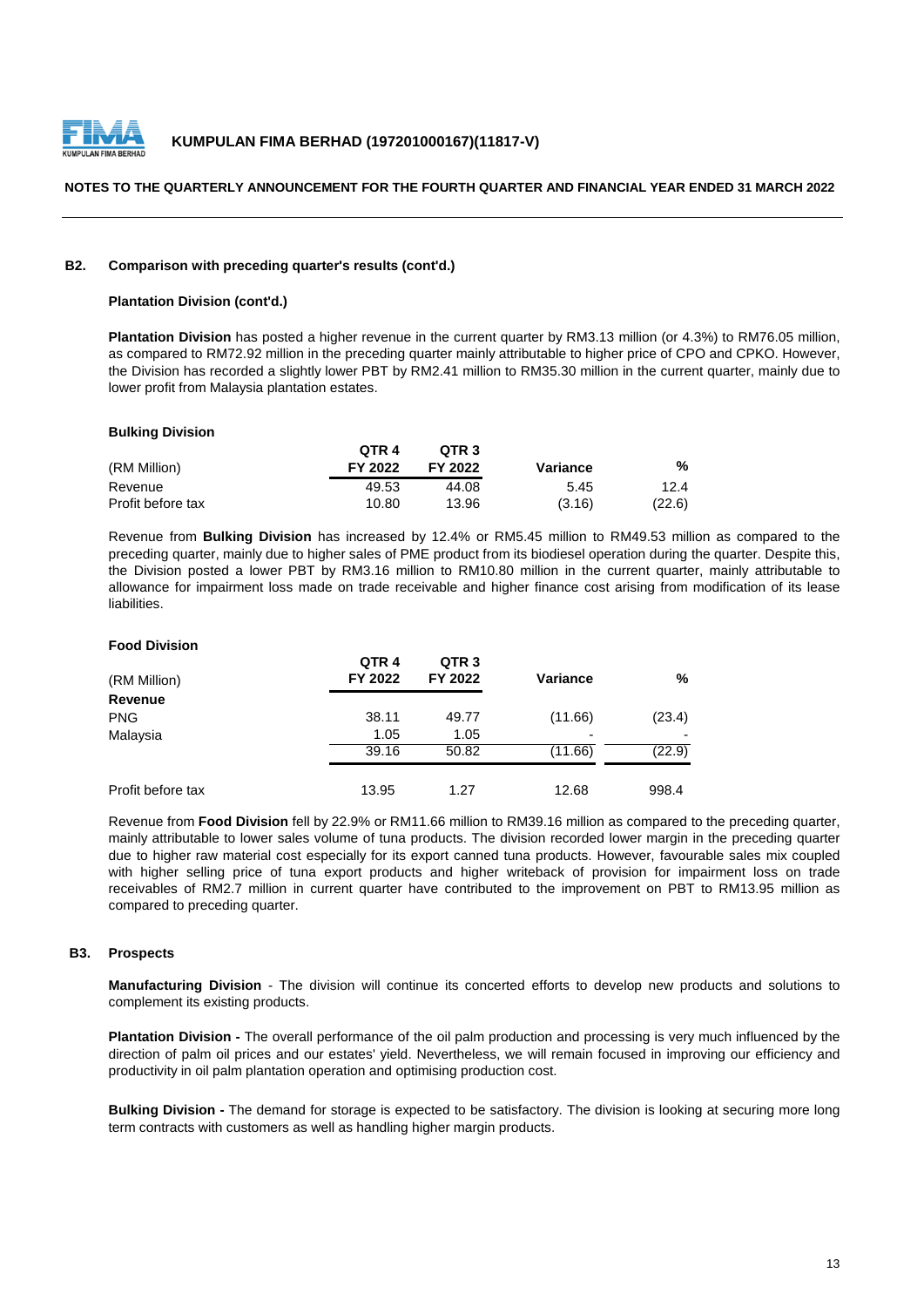

#### **NOTES TO THE QUARTERLY ANNOUNCEMENT FOR THE FOURTH QUARTER AND FINANCIAL YEAR ENDED 31 MARCH 2022**

#### **B3. Prospects (cont'd.)**

**Food Division** faces many challenges ahead, particularly in Papua New Guinea where the division's main operation is located, amidst intense market competition from cheaper imported products, currency fluctuation, transportation cost and increase in price of raw materials - mainly cans. The division will continue to focus on operational efficiency, productivity and margin improvements, and cost control as well as emphasising on quality, service and delivery.

We expect the challenging environment to remain for the next financial year due to uncertainties in the pace of economic recovery post COVID-19. Fluctuations in exchange rates and commodity prices will influence the Group's financial performance and position.

#### **B4. Explanatory notes on variances with profit forecasts or profit guarantees**

The Group did not issue any profit forecast and/or profit guarantee to the public.

## **B5. Income tax expense and zakat**

|             |                          | <b>Current</b> |
|-------------|--------------------------|----------------|
|             | <b>Current</b>           | year           |
|             | quarter                  | to date        |
|             | 31-03-2022               | 31-03-2022     |
|             | <b>RM'000</b>            | <b>RM'000</b>  |
| Tax expense | 4,856                    | 33,930         |
| Zakat       | $\overline{\phantom{0}}$ | 418            |
|             | 4,856                    | 34,348         |

The effective tax rate on the Group's profit to date is lower than the statutory tax rate mainly due to lower tax rate applied by Indonesian subsidiary and recognition of deferred tax assets by Malaysian subsidiaries.

#### **B6. Profits/(losses) on sale of unquoted investments and/or properties**

There were no sale of unquoted investments and/or properties during the current quarter.

#### **B7. Purchase or disposal of quoted securities**

There were no purchase or disposal of quoted securities during the current quarter.

#### **B8. Corporate proposals**

#### **(a) Status of corporate proposal**

There are no corporate proposals announced but not completed at the date of this report.

#### **(b) Utilisation of proceeds raised from any corporate proposal** Not applicable.

#### **B9. Borrowings and debt securities**

|                             | As at<br>31-03-2022<br><b>RM'000</b> | As at<br>31-03-2021<br><b>RM'000</b> |
|-----------------------------|--------------------------------------|--------------------------------------|
| Secured:                    |                                      |                                      |
| Non-current                 |                                      |                                      |
| Term loan                   | 7,900                                |                                      |
|                             | 7,900                                |                                      |
| <b>Current</b>              |                                      |                                      |
| Bankers' acceptance         | 9,479                                | 4,717                                |
| Short term revolving credit | 40,718                               | 33,675                               |
|                             | 50,197                               | 38,392                               |
|                             | 58,097                               | 38,392                               |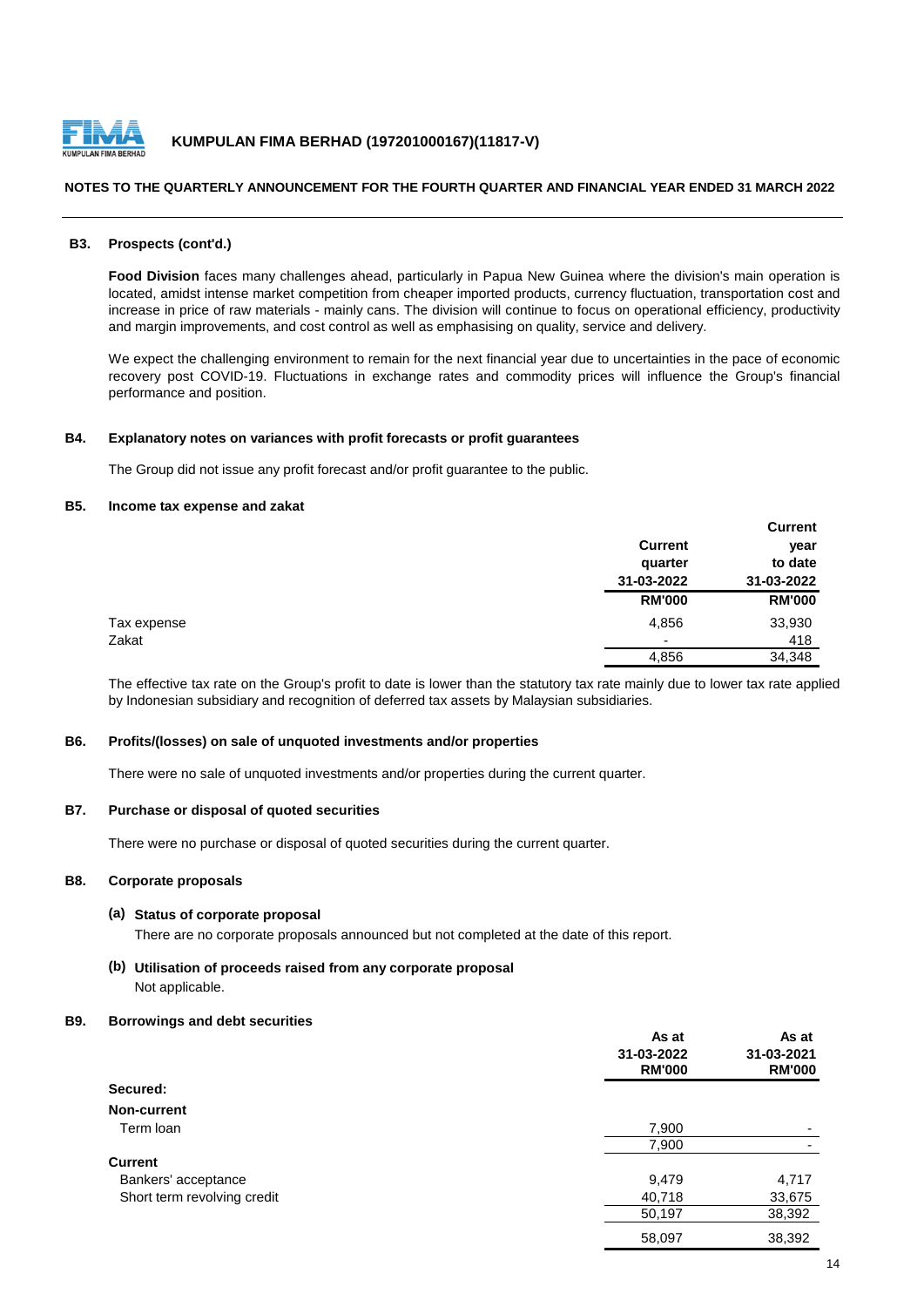

#### **NOTES TO THE QUARTERLY ANNOUNCEMENT FOR THE FOURTH QUARTER AND FINANCIAL YEAR ENDED 31 MARCH 2022**

#### **B10. Changes in material litigations**

Except for the following, there were no other changes in material litigation since the date of the last annual statement of financial position:

1. On 30 July 2018, a subsidiary, Fima Corporation Berhad ("FimaCorp") announced that its wholly owned subsidiary, Percetakan Keselamatan Nasional Sdn. Bhd. ("the Plaintiff" or "the Appellant" or "PKN"), has on the same day, commenced a High Court action against Datasonic Technologies Sdn. Bhd. ("the Defendant" or "the Respondent").

The claim is for a sum of RM24,975,000.00 (excluding interest and cost) ("Outstanding Amount"), being the amount due and owing by the Defendant to the Plaintiff for 1.5 million Malaysian passport booklets which were supplied by the Plaintiff to the Defendant.

After the settlement negotiation and mediation between the parties have failed and numerous postponements on the trial dates, the trial took place on 23 and 24 August 2021.

On 13 October 2021, the High Court Judge has delivered its decision and has ordered the Defendant to pay the Plaintiff a sum of RM15,000,000 with 4% interest from today until full and final settlement. In addition, the Court has ordered the Plaintiff to pay the Defendant costs of RM30,000.

The Appellant has on 29 October 2021, filed a Notice of Appeal at the Court of Appeal, appealing against some parts of the High Court's decision given on 13 October 2021. Subsequently on 22 December 2021, the Appellant has filed its Memorandum of Appeal together with the Records of Appeal at the Court of Appeal as per the Court's directive.

During the case management held on 23 December 2021, the Court of Appeal has directed the parties to file and exchange their respective written submission by 31 May 2022. The next case management has been fixed on 2 June 2022 and hearing for the appeal has been fixed on 15 June 2022.

2. On 28 November 2019, an Indonesian subsidiary of FimaCorp, PT Nunukan Jaya Lestari ("PTNJL") has filed a civil suit in the South Jakarta District Court ("the District Court") against the Menteri Agraria dan Tata Ruang/Kepala Badan Pertahanan Nasional Republik Indonesia ("BPN") and a Third Party (collectively, "Defendants"). The President Republik Indonesia and Menteri Lingkungan Hidup dan Kehutanan Republik Indonesia ("Menteri Kehutanan") have been named as co-defendants in the said suit.

PTNJL is *inter alia* seeking recognition over its rights and to allow PTNJL to undertake its plantation activities as well as to restrain the Minister from issuing any new licences permits or approvals to any parties on or within the HGU.

On 6 May 2020, the mediation held between PTNJL, Defendants and Co-defendants has failed. Accordingly, the matter will now proceed to the District Court for determination.

On 15 September 2020, the District Court had delivered an oral judgement and dismissed the civil suit filed by the PTNJL against the Defendant on the basis that the Court has no competency to hear the matter notwithstanding the civil nature of the claim.

PTNJL has filed its notice of appeal and and memorandum of appeal on 28 September 2020 and 21 April 2021 respectively to the Pengadilan Tinggi DKI Jakarta (through the District Court) in respect of the decision of the Pengadilan Negeri Jakarta Selatan dated 15 September 2020.